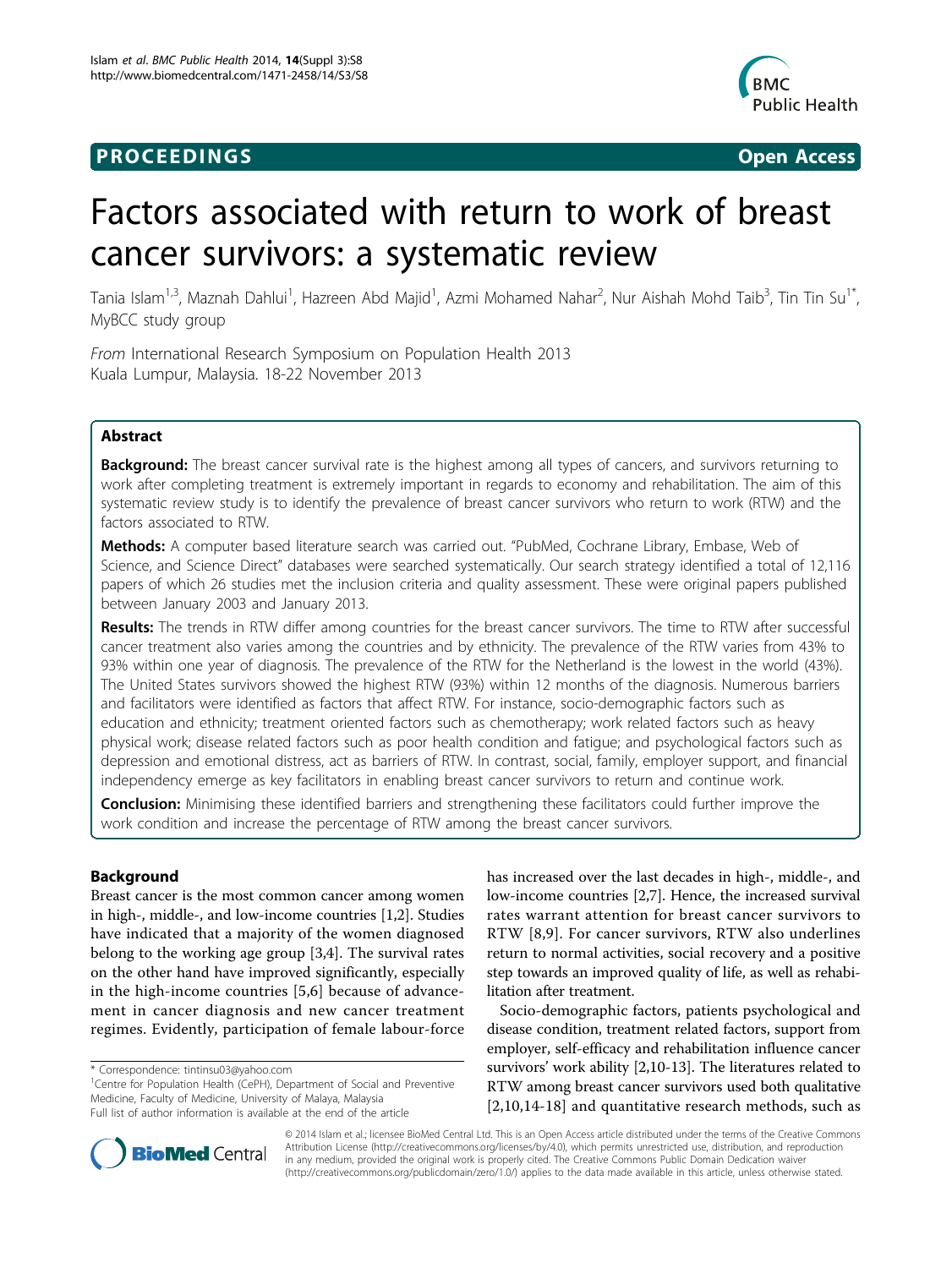cohort [[3,8,9,19](#page-12-0)-[26](#page-12-0)], longitudinal [\[6,27-29\]](#page-12-0), cross-sectional [[13,30,31\]](#page-12-0) and randomised trial [[32](#page-12-0)]. The qualitative studies emphasised on patients' psychological conditions, social as well as personal needs, and generated in-depth themes of the experience that survivors face in their workplace. In contrast, the quantitative studies stressed on the prevalence of employment, factors associated with RTW of cancer survivors across a large number of subjects. Hence, by combining both qualitative and quantitative methods, a thorough study could offer a unique means of examining these relationships.

There are two systematic reviews [\[11](#page-12-0),[12](#page-12-0)] on RTW among different types of cancer survivors that combined different types of cancers. To the best of our knowledge, only one systematic review paper [[11\]](#page-12-0) and one critical review paper [[33\]](#page-12-0) focused solely on breast cancer survivors. However, the systematic review paper focused on the effect and characteristics of four interventional studies on RTW among breast cancer survivors [[11\]](#page-12-0). The critical review paper was focused on the factors associated with RTW among breast cancer survivors and the effectiveness of the conventional intervention strategies. The study focused on the North-American and European survivors from the perspective of disability management (DISM) [[33](#page-12-0)]. To date, no systematic review has examined both qualitative and quantitative studies that emphasised on the prevalence and barriers to RTW in breast cancer survivors. Hence, the main objective of our systematic review is first, to assess the prevalence of RTW among breast cancer survivors and second, to identify facilitators and barriers associated with RTW.

#### Methods

The PRISMA statement (Preferred Reporting Items for Systemic Reviews and Meta-Analyses) was followed as a formal guideline for this review.

#### Search strategy

The criteria for the literature search for this review were the original papers published in English in peer-reviewed journals between January 2003 and January 2013. The search strategy involved the use of the following databases: PubMed, Cochrane Library, Embase, Web of Science, and Science Direct using extensive keywords search: "breast cancer", "return to work", "survivors", "employment", "employment status", "work" and "work activity".

#### Selection of studies

Article titles that were identified during the initial search are first, screened by two independent reviewers–the primary reviewer (TI) and the second reviewer (TTS). Next, the selected titles are re-examined in the abstract review stage whereby two reviewers (as mentioned above) independently assess each abstract. In the third stage, the full text papers deemed as relevant based on the abstracts are obtained and further evaluated by two reviewers in terms of relevancy, quality and inclusion/exclusion criteria. A third reviewer (MD) is conferred and responsible to make the final decision should the initial reviewers disagree about an inclusion of a study. In addition, the reference lists of the selected articles are further reviewed to find other relevant studies, particularly those that were not identified in the initial search.

# Inclusion criteria

We included the articles that had following the properties: (i) were original articles using either quantitative, or qualitative methodology; (ii) reported prevalence of RTW or NRTW in quantitative studies (iii) focused on factors related in return to work among breast cancer survivors.

#### Exclusion criteria

We excluded articles that (i) reported on all types of cancers and did not specify the breast cancer; (ii) were Protocol, Review article and Meta-Analysis; (iii) concentrated on work related breast cancer risk factors (e.g. industrial or environmental risk factors); and (iv) reported results based on the assessment of medical staff and employers or colleagues instead of breast cancer patients.

#### Types of studies

Both qualitative and quantitative studies are included.

#### Types of outcome measures

Studies that measured work related outcomes such as: (a) partial or full return to work, (b) absenteeism, (c) work disability, (d) employment status, (e) prevalence of return to work, among breast cancer survivors.

#### Data extraction and quality assessment

Data were extracted from the included papers by one reviewer (TI) and checked for accurateness by the second reviewer (TTS). Disagreement in data extraction between reviewers was resolved by consensus. The extracted data included: first author, year and journal of publication, country, study design, sample, percentage of the population who RTW, factors associated with RTW or facilitator and barrier of RTW or employment and other comments on RTW. For our qualitative and quantitative studies we have used different quality assessment tools. National Critical Appraisal Skill Programme (CASP) Appraisal tool was used for qualitative studies [[34\]](#page-12-0). For the quality assessment of cohort, cross-sectional, randomised trial, and longitudinal studies we consecutively used the New Castle Ottawa Scale (NOS) [[35](#page-12-0)], British Sociological Association (BSA) Medical Sociology Group [[36\]](#page-12-0), Jadad scale [[37\]](#page-12-0), and Quality Assessment Tool for Systemic Reviews of Observational Studies (QATSO)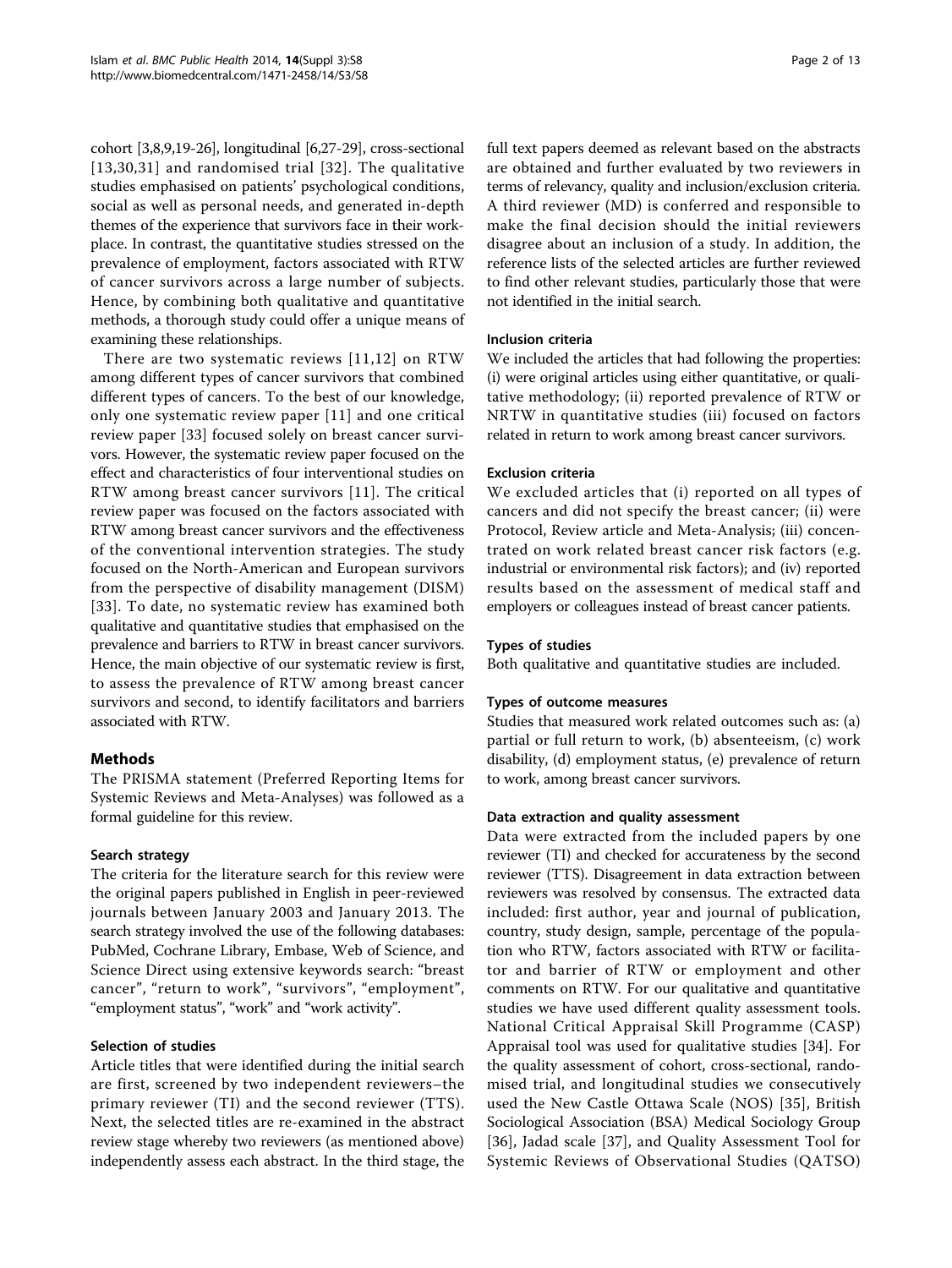[[38](#page-12-0)]. More details about these quality assessments are described in Additional file [1.](#page-11-0)

# Results

Our search strategy identified a total of 12,116 articles; among them 1,796 articles were excluded due to

duplication. 70 potential articles were identified based on the relevance of abstracts. Following a thorough review of the full text articles and after quality assessment, 26 articles were eligible for inclusion (Figure 1) [[2,3,6](#page-12-0),[8-10,13](#page-12-0)-[32\]](#page-12-0). Detailed findings of these articles are shown in Table [1](#page-3-0) and [2.](#page-7-0)

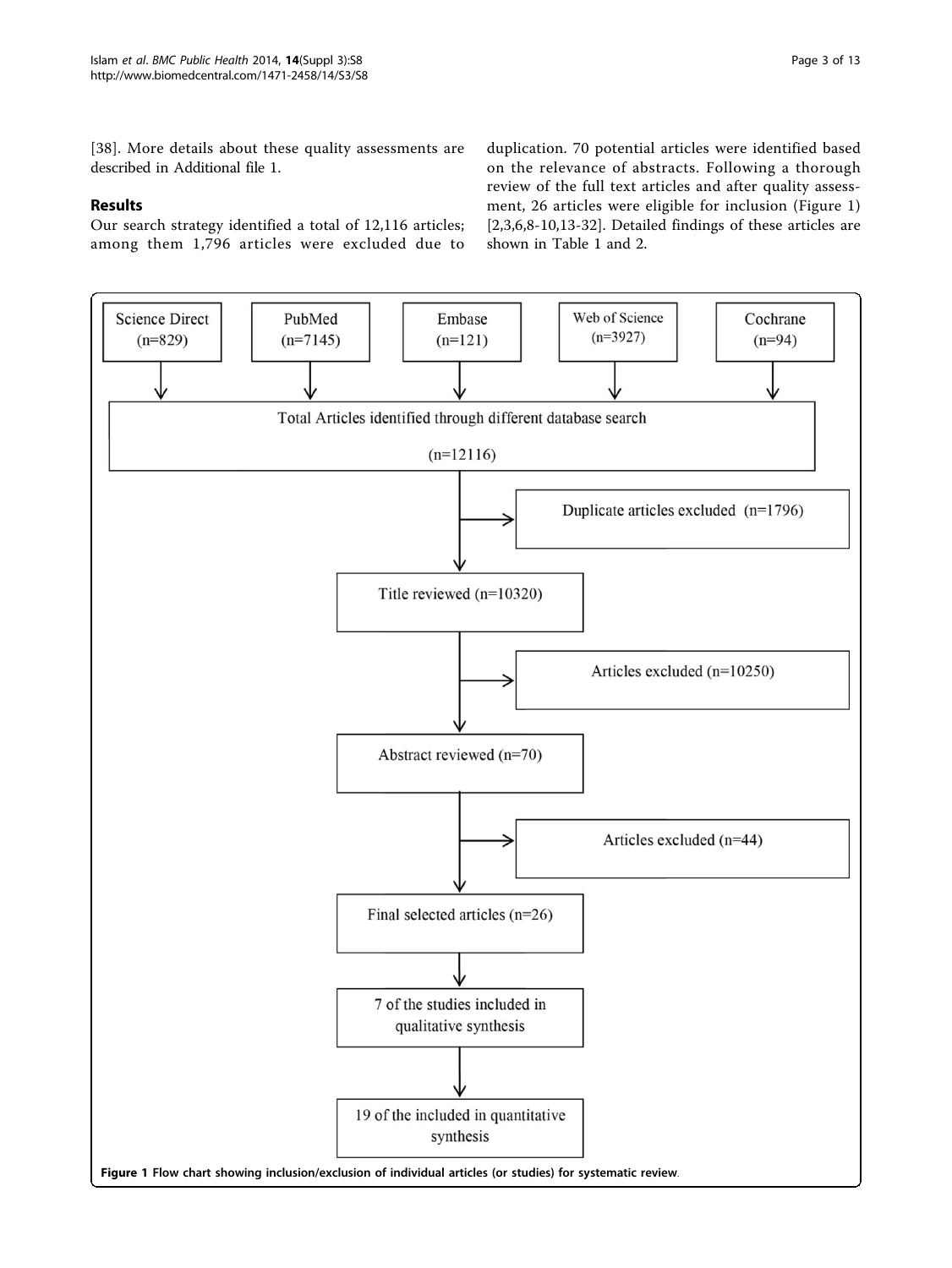| Study                                                          | Country                                                                                                                                                                                                  | Participants/ Sample                                                                                                                                                                                                        | Study design                                 | <b>Facilitator for</b><br>employment & RTW                                                                                                                                                                                                                                                                    | & RTW                                                                                                                                                                                                          | Barrier of employment Controversial/Doubtful/ Other comments on RTW                                                                                                                                                                       |  |  |
|----------------------------------------------------------------|----------------------------------------------------------------------------------------------------------------------------------------------------------------------------------------------------------|-----------------------------------------------------------------------------------------------------------------------------------------------------------------------------------------------------------------------------|----------------------------------------------|---------------------------------------------------------------------------------------------------------------------------------------------------------------------------------------------------------------------------------------------------------------------------------------------------------------|----------------------------------------------------------------------------------------------------------------------------------------------------------------------------------------------------------------|-------------------------------------------------------------------------------------------------------------------------------------------------------------------------------------------------------------------------------------------|--|--|
| А.<br>Quantitative<br>Study                                    |                                                                                                                                                                                                          |                                                                                                                                                                                                                             |                                              |                                                                                                                                                                                                                                                                                                               |                                                                                                                                                                                                                |                                                                                                                                                                                                                                           |  |  |
| E. Ahn et al,<br>2009, Breast<br>cancer Res<br>treat           | South<br>Korea                                                                                                                                                                                           | Age 40 - 49<br>Breast cancer survivors N<br>Cross sectional study (data<br>$= 1594$ & comparison<br>from the five hospital-<br>group $N = 415$ , female age based breast cancer<br>divorced<br>$20 - 60$ yrs<br>registries) | No spouse, widow or                          | Age $<$ 40<br>Low level of education<br>Low household income<br>Women lived with<br>spouse<br>*Fatigue & exhaustion<br>Multiple co-morbidities<br>Advance disease stage<br>& more extensive<br>surgery (e.g.<br>mastectomy)<br>Reduced work related<br>abilities<br>Decrease wages,<br>reduced working hours, | House hold income may be both a cause or result of<br>unemployment<br>Socio-cultural factors as well as certain clinical<br>characteristics influence the decisions of Korean women<br>to return or not to RTW |                                                                                                                                                                                                                                           |  |  |
| C. Roelen et<br>al, 2011,<br><b>Breast Cancer</b><br>Res Treat | Netherland                                                                                                                                                                                               | Breast cancer patients N<br>$= 492(2008)$<br>Breast cancer patients $N =$ from 2002 to 2008)<br>398 (2002),<br>women age $<$ 40 - >50 yrs                                                                                   | Longitudinal study<br>(ArboNed register data | Not described                                                                                                                                                                                                                                                                                                 | Not described                                                                                                                                                                                                  | The proportion of partial RTW was stable around 70%<br>from 2002 to 2008 but full RTW was decreased from 52%<br>in 2002 to 43% in 2008<br>-Change in Dutch disability policies in 2004 may be<br>responsible for the decrease full RTW    |  |  |
| S. Q. Fantoni<br>et al, 2010, J<br>Occup Rehabil               | Northern<br>France                                                                                                                                                                                       | Cancer survivors $N = 379$ ,<br>age 18 - 60 yrs                                                                                                                                                                             | Retrospective cohort study                   | Higher education<br>women with no<br>husband,<br>moral support from<br>friends and family<br>moral support from<br>the colleagues                                                                                                                                                                             | Older age (>50 years),<br>lower educational level,<br>fatique, pain<br>chemo & radiotherapy,<br>lymphoedema<br>psychological constrains<br>lack of moral support<br>from the colleagues or<br>employers        | The self-perceived factors must be consider:<br>first to help support these women during their sick leave<br>and second to initiate a work resumption support process<br>which takes into account both the person and her<br>environment. |  |  |
| A. Johnsson et Sweden<br>al, 2007,<br>Acta<br>Oncologica       |                                                                                                                                                                                                          | Pre-menopausal breast<br>cancer<br>patients $N = 270$ ,<br>female age 29 - 54 yrs                                                                                                                                           | Randomized trial                             | Not described                                                                                                                                                                                                                                                                                                 | Advanced tumor stage<br>adjuvant endocrine<br>therapy<br>Chemotherapy<br>Not able to work same<br>extent as previously.                                                                                        | Age, education level, marital status, under age children<br>has no association with RTW                                                                                                                                                   |  |  |
| J. A. Hansen<br>et al,2008, J<br>Occup<br>Environ Med          | U.S.A<br>Breast cancer survivors N Cross sectional study<br>$= 100,$<br>female mean age 49.5<br>years (range 20 - 70)<br>& non-cancer comparison<br>$N = 103.$<br>mean age 39.8 years<br>(range 20 - 70) |                                                                                                                                                                                                                             | Not described                                | **Fatique,<br>work limitations<br>depression                                                                                                                                                                                                                                                                  | Demographic, medical status, and treatment variables<br>were not related to work limitation                                                                                                                    |                                                                                                                                                                                                                                           |  |  |

# <span id="page-3-0"></span>Table 1 Summary characteristics (study design, facilitator & barrier of return to work ) of included studies.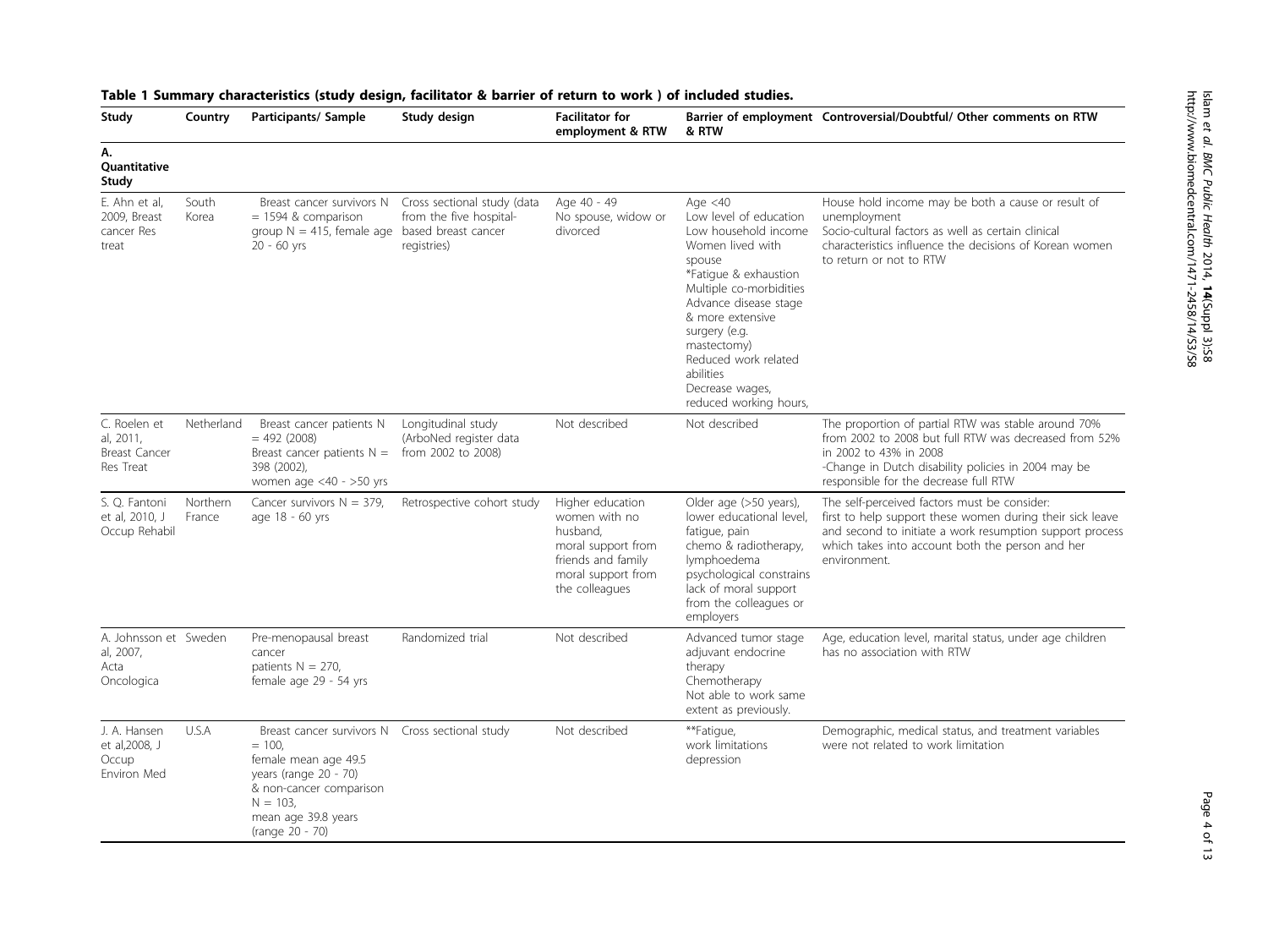| K Carlsen,<br>2013,<br>Acta<br>Oncologica                                | Denmark    | No of cancer survivors $=$<br>170.8<br>cancer free control $N =$<br>391.<br>age 35 - 64                                                                                                                                                                                                                   | Cross sectional                                                                                    | Reduce work load,<br>support from<br>supervisors                                                                                               | low income<br>fatique<br>reduced work ability<br>Poor support from the<br>colleagues and<br>supervisors                                                    | Work ability of long-term breast cancer survivors who are<br>disease-free and back in work is impaired in comparison<br>with that of cancer-free women.                                                                        |  |  |
|--------------------------------------------------------------------------|------------|-----------------------------------------------------------------------------------------------------------------------------------------------------------------------------------------------------------------------------------------------------------------------------------------------------------|----------------------------------------------------------------------------------------------------|------------------------------------------------------------------------------------------------------------------------------------------------|------------------------------------------------------------------------------------------------------------------------------------------------------------|--------------------------------------------------------------------------------------------------------------------------------------------------------------------------------------------------------------------------------|--|--|
| M. Drolet et<br>al, 2005<br><b>CMAJ</b>                                  | Canada     | Breast cancer survivors $N =$<br>646 &<br>comparison group: $N =$<br>890,<br>female age range 18 - 59<br>years                                                                                                                                                                                            | Retrospective cohort<br>study                                                                      | Financial burden<br>Not belonging to a<br>union<br>self-employed, white-<br>collar job                                                         | Patients who took<br>chemotherapy,<br>belonging to a union<br>were more likely<br>absented 4 weeks or<br>more from their work                              |                                                                                                                                                                                                                                |  |  |
| M. Drolet et<br>Canada<br>al, 2005<br>Journal of<br>clinical<br>Oncology |            | Breast cancer survivors $N =$<br>646 &<br>comparison group: $N =$<br>890,<br>female age range 18 - 59<br>years                                                                                                                                                                                            | Retrospective cohort<br>study                                                                      | High income(<\$<br>Older age<br>50,000)<br>low income $(<$ \$ 20,000<br>compared with<br>$\ge$ \$ 50,000)<br>union membership                  |                                                                                                                                                            | $\sqrt$ Adjuvant therapy (chemo or radiotherapy) did not<br>predict work cessation<br>$\sqrt$ Slightly more survivors were not working 3 years after<br>diagnosis compared with non-cancer women (21% and<br>15% respectively) |  |  |
| R. R.<br>Bouknight et<br>al, 2006,<br>Journal of<br>Clinical<br>Oncology | <b>USA</b> | Cancer survivors enrolled:<br>$N = 443$ ,<br>completed study 12<br>months patients:<br>$N = 416$ , mean age 50.8<br>years<br>completed study 18<br>months patients:<br>$N = 407$ , mean age 50.9<br>years                                                                                                 | Prospective longitudinal<br>study, assessment was<br>done at 12 & 18 months of<br>cancer diagnosis | Younger age<br>good health,<br>early tumor stage<br>workplace<br>accommodation                                                                 | older age, black race,<br>low health status<br>advanced tumor stage<br>heavy lifting work,<br>perceived employer<br>discrimination                         | Chemotherapy had no effect on return to work                                                                                                                                                                                   |  |  |
| A. Johnsson et Sweden<br>al, 2011,<br>Work                               |            | Cancer survivors : $N = 102$ ,<br>female age 35 - 63 years                                                                                                                                                                                                                                                | Cohort study, assessment<br>was done at 6 weeks, 6 &<br>10 months after surgery                    | Higher life satisfaction<br>with life as a whole<br>(satisfaction with<br>vocational situation,<br>somatic health and<br>psychological health) | Low satisfaction with<br>vocational situation<br>irradiation to breast/<br>chest wall, and regional<br>nodes<br>Chemotherapy**<br>axillary node dissection | Age, educational level, marital status, manual work were<br>not associated with RTW                                                                                                                                            |  |  |
| V.S. Blinder et USA<br>al, 2012,<br>Cancer                               |            | Low income Latinas and<br>Longitudinal study,<br>assessment was done at 6,<br>Non-Latina white breast<br>18, & 36 months of cancer<br>cancer survivors: $N = 290$ ,<br>Latina survivors: $N = 179$ ,<br>diagnosis<br>age 32-65 years &<br>Non-Latina Whites<br>survivors: $N = 111$ , age 26-<br>85 years |                                                                                                    | More no of children<br>at home to help with<br>daily tasks,<br>social support                                                                  | **I ow income<br>Manual work.<br>chemotherapy & higher<br>comorbidity                                                                                      | Neither low-income Latinas nor non-Latina Whites<br>approached the 80% rate of RTW seen in rich white<br>cancer survivors                                                                                                      |  |  |
| R. M.<br>Villaverde et<br>al, 2008<br>Occupational<br>Medicine           | Spain      | Cancer survivors: $N = 96$ ,<br>mean age 47 years (range<br>22 - 65 years)                                                                                                                                                                                                                                | Cohort study                                                                                       | Self-employed<br>helpful co-workers and<br>employers                                                                                           | Fatigue<br>lymphodema,<br>comorbidity,<br>advanced stage disease                                                                                           | None reported job discrimination                                                                                                                                                                                               |  |  |

# Table 1 Summary characteristics (study design, facilitator & barrier of return to work ) of included studies. (Continued)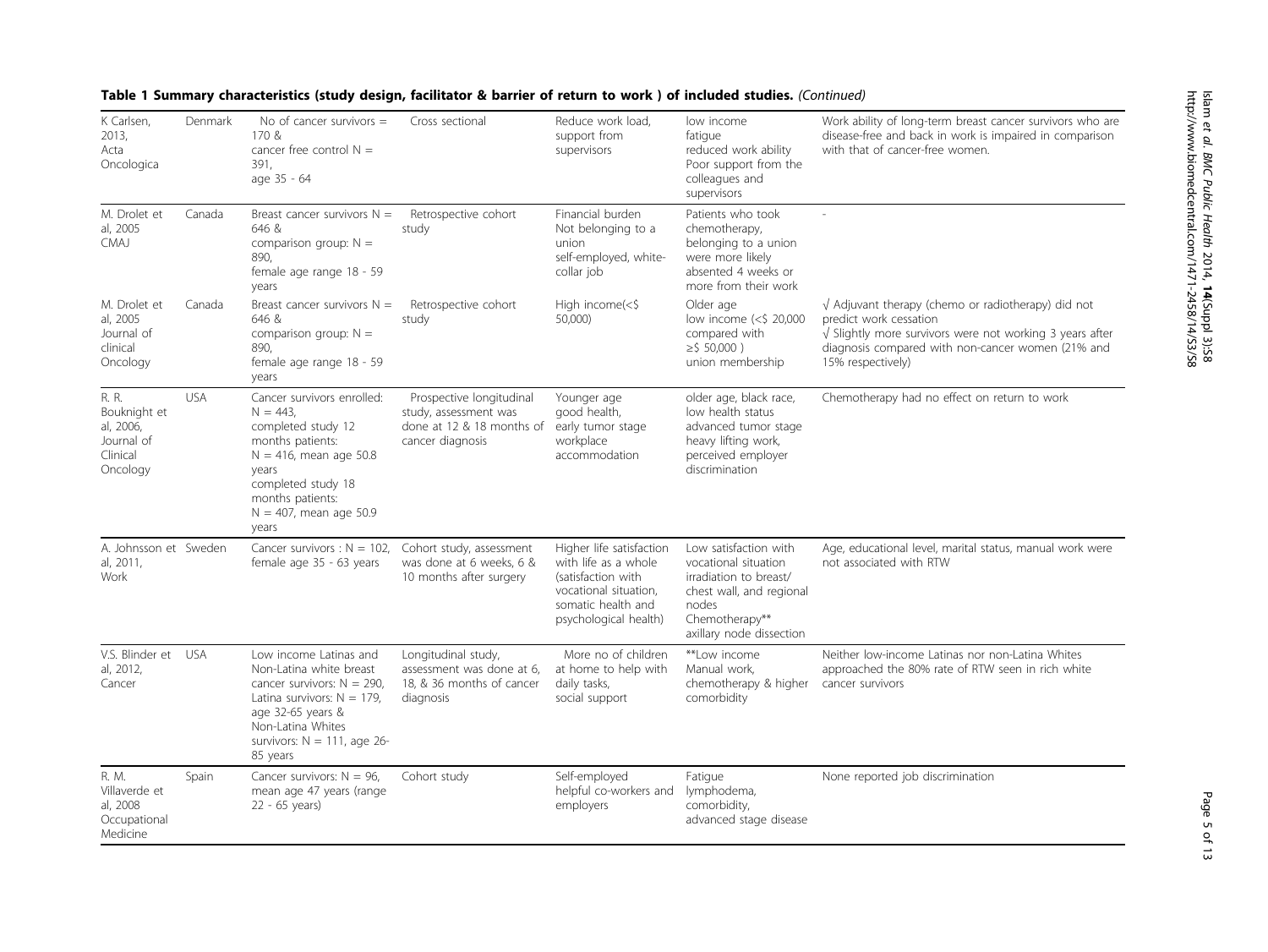| E.Hedayati et<br>al, 2012<br>Scand J<br>Caring Sci                                      | Sweden                                                                                                                                                                                     | Cancer survivors: $N = 44$ ,<br>women age 40 - 64 years                                                                                                               | Cohort study<br>*chemotherapy<br>Other adjuvant therapy<br>except for<br>chemotherapy<br>lymph node<br>involvement.<br>positive Her2 status |                                                                                                                        | advanced disease stage,                                                                                                                                    | Cognitive function do not predict RTW                                                                                                                                                                                                                                                                 |  |  |  |
|-----------------------------------------------------------------------------------------|--------------------------------------------------------------------------------------------------------------------------------------------------------------------------------------------|-----------------------------------------------------------------------------------------------------------------------------------------------------------------------|---------------------------------------------------------------------------------------------------------------------------------------------|------------------------------------------------------------------------------------------------------------------------|------------------------------------------------------------------------------------------------------------------------------------------------------------|-------------------------------------------------------------------------------------------------------------------------------------------------------------------------------------------------------------------------------------------------------------------------------------------------------|--|--|--|
| B. Hauglann<br>et al, 2012,<br>J Cancer<br>Surviv                                       | Cohort (National register<br>Norway<br>Breast cancer case: $N =$<br>based controlled cohort<br>1548 and<br>cancer free controls : $N =$<br>study)<br>1548,<br>age $<$ 50 - $\geq$ 50 years |                                                                                                                                                                       | Not described                                                                                                                               | Reduced income,<br>reduce work ability<br>early disability pension                                                     | At the end of the observation period, employment rates<br>were higher in non-disabled patients than in non-disabled<br>controls (82% vs.77%, $p = 0.008$ ) |                                                                                                                                                                                                                                                                                                       |  |  |  |
| E. Maunsell et Canada<br>al, 2004,<br>journal of the<br>National<br>Cancer<br>Institute | Breast cancer survivors: N<br>$= 646$<br>comparison group: $N =$<br>study)<br>890,<br>age 18-59 years                                                                                      |                                                                                                                                                                       | Cohort study (population-<br>based retrospective cohort                                                                                     | Not belonging to a<br>union,<br>No health insurance<br>coverage among the<br>labour force<br>participants              | Own decision to stop<br>working<br>new cancer events<br>job is too difficult                                                                               | $\sqrt{}$ Older age did not negetively affect the work situation<br>$\sqrt{\frac{1}{100}}$ discrimination at work was rare.<br>$\sqrt{}$ After 3years, slightly more survivors (21%) than women<br>in the comparison group (15%) were unemployed (RR<br>adjusted<br>$= 1.29$ ; 95% CI 1.05-1.59)      |  |  |  |
| F. Balak et al,<br>2008,<br>J occup<br>Rehabil                                          |                                                                                                                                                                                            | Netherland Patients with early stage<br>cohort study<br>breast cancer: $N = 72$ ,<br>mean age 49.2 years (18-<br>65 years)                                            |                                                                                                                                             | Patients who did not<br>Fatigue,<br>chemotherapy &<br>receive adjuvant<br>multimodal treatment<br>therapy              |                                                                                                                                                            | $\sqrt{}$ Age of women is not related to RTW<br>$\sqrt{}$ The time taken to RTW after early stage breast cancer<br>was principally determined by the type of treatment.                                                                                                                               |  |  |  |
| S. Lillehorn et<br>al,2012,<br>Scandinavian<br>Journal of<br>Caring<br>Sciences         | Sweden                                                                                                                                                                                     | longitudinal study,<br>Breast cancer survivors: N<br>repeatedly interviewed over<br>$= 56.$<br>a period of 18-24 months<br>mean age 49 years (range<br>$31-60$ years) |                                                                                                                                             | Willingness/ self-<br>motivation,<br>normalcy,<br>missing work place                                                   | Physical sickness,<br>chemotherapy,<br>fatique, exhaustion,<br>discouraging work<br>environment                                                            | Potential interactive relationships between biomedical and<br>psychosocial circumstances affecting the return to work<br>process.                                                                                                                                                                     |  |  |  |
| M.J. Hassett et USA<br>al, 2009,<br>cancer                                              |                                                                                                                                                                                            | cohort(population of<br>Cancer survivors with<br>employed insured women)<br>emploved health<br>insurance: $N = 3233$ ,<br>study<br>age 44-63 years                    |                                                                                                                                             | **health insurance                                                                                                     | Chemotherapy                                                                                                                                               | Radiation therapy did not influence employment                                                                                                                                                                                                                                                        |  |  |  |
| A. Johnsson et Sweden<br>al, 2009,<br>Acta<br>Oncologica                                |                                                                                                                                                                                            | Prospective Cohort (early<br>Survivors with early stage<br>stage breast cancer) study<br>breast<br>cancer: $N = 102$ ,<br>age 35 - 63 years                           |                                                                                                                                             | Good self-rated health,<br>Being born in Sweden,<br>high satisfaction with<br>life,<br>low demand in work<br>situation | High demand job<br>chemotherapy<br>axillary lymph node<br>dissection                                                                                       | Age, educational level, living with underage children,<br>marital status, manual work were not associated with RTW                                                                                                                                                                                    |  |  |  |
| <b>B.</b> Oualitative<br>Study                                                          |                                                                                                                                                                                            |                                                                                                                                                                       |                                                                                                                                             |                                                                                                                        |                                                                                                                                                            |                                                                                                                                                                                                                                                                                                       |  |  |  |
| C. Tiedtke et<br>al, 2012,<br><b>BMC Public</b><br>Health                               | Belgium                                                                                                                                                                                    | Breast cancer participants:<br>$N = 22$<br>mean age 46 years (range<br>40 - 55 years)                                                                                 | Qualitative study                                                                                                                           | For financial<br>independence,<br>Self-motivation,<br>Normalcy,<br>Good social<br>environment                          | Anxiety, frustration,<br>Assuming employer wil<br>not eagerly welcome,<br>employers negative<br>attitude,                                                  | Four matters are considered prior to RTW: (i) women want<br>to leave the sick role and wish to keep their job;(ii) they<br>consider whether working is worth the effort; (iii) they<br>reflect on their capability; and(iv) they have doubts about<br>being accepted in the workplace after returning |  |  |  |

# Table 1 Summary characteristics (study design, facilitator & barrier of return to work ) of included studies. (Continued)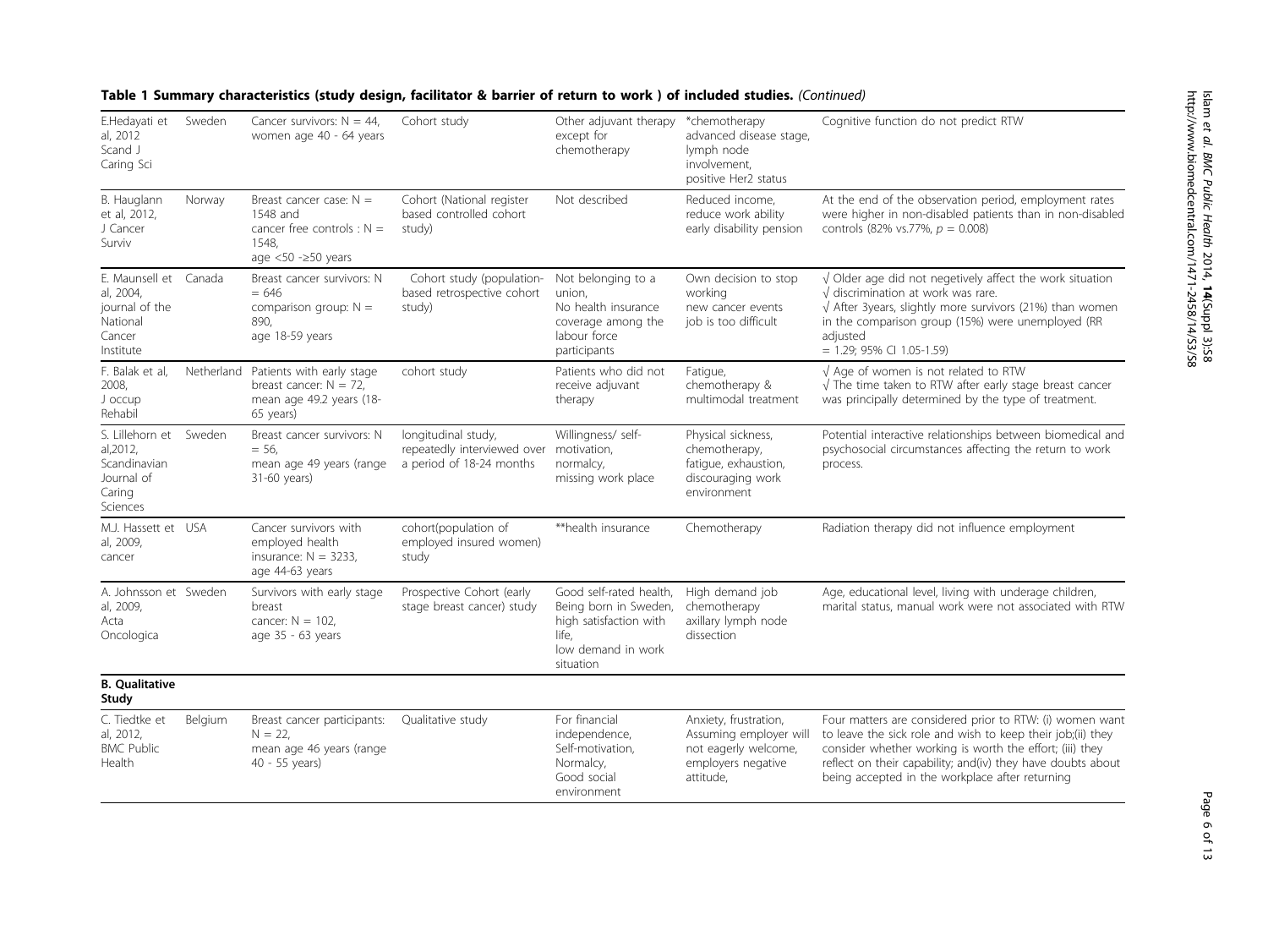| F. L. Tan et al, Malaysia<br>2012, Asian<br>Pacific J<br>Cancer Prev |         | Cancer survivors $N = 40$ ,<br>female age 18 - 60 yrs                                                                                                                                                                                  | Qualitative study                                                                                                                                                          | Social Support (More<br>for Malay)<br>regards for financial<br>independence (more<br>among Chinese)<br>support from the<br>employers                                                                      | Over protective family,<br>tiredness, fatique, pain<br>depression, worrying,<br>frustrations<br>high physical job<br>demand,<br>fear of potential<br>environment hazards                                                                                     | Health professionals and especially occupational therapist<br>should be consulted to assist the increasing survivors by<br>providing occupational rehabilitation to enhance RTW<br>among employed survivors                                                                                                                                                                                                          |
|----------------------------------------------------------------------|---------|----------------------------------------------------------------------------------------------------------------------------------------------------------------------------------------------------------------------------------------|----------------------------------------------------------------------------------------------------------------------------------------------------------------------------|-----------------------------------------------------------------------------------------------------------------------------------------------------------------------------------------------------------|--------------------------------------------------------------------------------------------------------------------------------------------------------------------------------------------------------------------------------------------------------------|----------------------------------------------------------------------------------------------------------------------------------------------------------------------------------------------------------------------------------------------------------------------------------------------------------------------------------------------------------------------------------------------------------------------|
| V.S. Blinder et U.S.A<br>al, 2012,<br>J Community<br>Health          |         | Cancer participants $N = 23$ , Qualitative study<br>among them<br>African American $=$ 3<br>African-Caribbean $= 5$<br>Chinese $= 5$<br>Filipina $=$ 4<br>Latina $=$ 3<br>Non-Latina white $=$ 3;<br>female age range 29 - 63<br>years | Normalcy &<br>Acceptance to<br>maintain a normal<br>environment at work,<br>family history of breast<br>cancer<br>social support from<br>friends, family and<br>colleagues |                                                                                                                                                                                                           | Appearance and privacy<br>lower support from the<br>employers                                                                                                                                                                                                | Financial strain prevent African-American to take more<br>time off from their work<br>African-Caribbean get support from their friends & family<br>Acceptance of cancer is common in Chinese<br>Latina group has more fear of death,<br>Non-Latina white has more family history of cancer which<br>helps them to accept it.                                                                                         |
| C. Tiedtke et<br>al, 2012,<br>J Occup<br>Rehabil                     | Belgium | Flemish stakeholders<br>cancer survivors $N = 26$                                                                                                                                                                                      | Qualitative study                                                                                                                                                          | Improve legislation                                                                                                                                                                                       | Varying stakeholder<br>perspective,<br>Belgian legislation<br>which emphasis the<br>patients or disability role                                                                                                                                              | Motivated stakeholders can positively affect RTW                                                                                                                                                                                                                                                                                                                                                                     |
| A. Johnsson et Sweden<br>al, 2010,<br>Eur J Cancer<br>Care           |         | Cancer survivors: $N = 16$ ,<br>female age range 44 - 58<br>years                                                                                                                                                                      | Qualitative study                                                                                                                                                          | Change in outlook,<br>Strong wish to stay in<br>the labour market<br>Poor social support,<br>support from the<br>Psychological ill health,<br>Diminish work capacity,<br>workplace<br>unclear work roles, |                                                                                                                                                                                                                                                              | Support from the workplace is of great importance for a<br>successful RTW                                                                                                                                                                                                                                                                                                                                            |
| et al, 2012,<br>Scand J work<br>Environ<br>Health                    |         | S.J. Tamminga Netherland Breast cancer survivors:<br>Qualitative study<br>Importance of work<br>support from the<br>$N = 12$ ,<br>age 28 - 51 years<br>supervisors<br>social support                                                   |                                                                                                                                                                            |                                                                                                                                                                                                           | Temperment, feeling<br>quilty<br>treatment itself, having<br>another co-morbidity<br>slow or insufficient<br>recovery over time<br>physical workload,<br>stressful job<br>lack of support from<br>colleagues, employers<br>and/ or occupational<br>physician | During initial RTW, physical & psychological side effect<br>hampered work resumption. In the post RTW stage, work<br>environment is the important factor.                                                                                                                                                                                                                                                            |
| M. Nilsson et<br>al, 2011,<br>Eur J Oncol<br><b>Nurs</b>             | Sweden  | Breast cancer survivors:<br>$N = 23$ ,<br>mean age 53 years (range<br>37 - 62 years)                                                                                                                                                   | Qualitative study                                                                                                                                                          | Support from the<br>friends and family<br>Support from the<br>workplace, healthcare<br>personnel<br>flexibility in the<br>implementation of sick<br>rules                                                 | Lack of support from<br>the colleagues and<br>employer<br>Disrespectful attitude of<br>social insurance officers                                                                                                                                             | * Three factors were identified which could be barrier or<br>facilitators for RTW-<br>i. The Adjustment to be arranged according to the<br>survivor's requirements<br>ii. Information (sickness insurance or side effects of<br>treatment, benefit of being employment) sharing to the<br>survivors<br>iii. Attitudes (perceived and appraised) to the survivors by<br>their surrounding people (Family, colleagues) |

# Table 1 Summary characteristics (study design, facilitator & barrier of return to work ) of included studies. (Continued)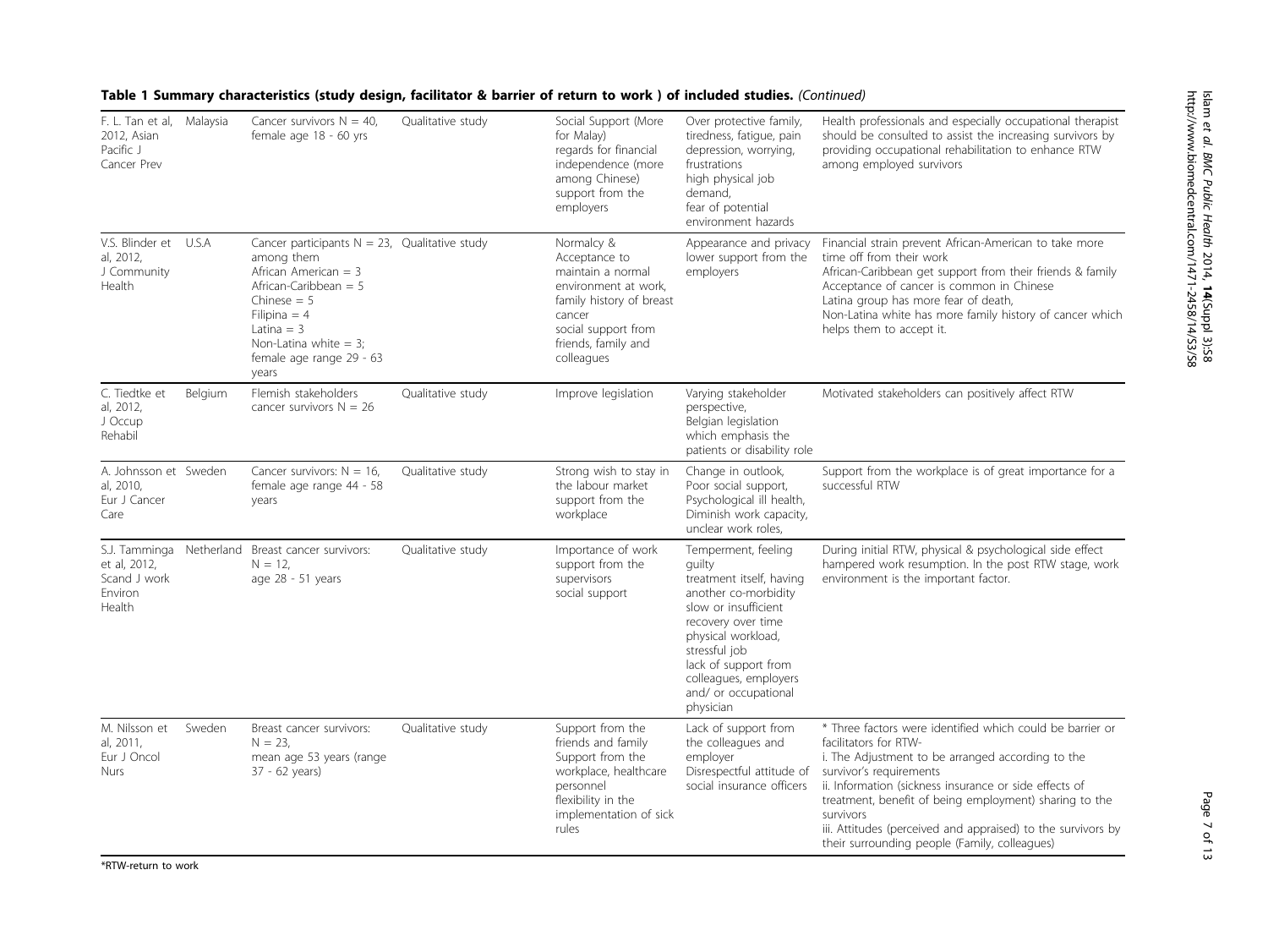<span id="page-7-0"></span>

| Table 2 Prevalence of return to work among cancer survivors. |  |  |  |
|--------------------------------------------------------------|--|--|--|
|--------------------------------------------------------------|--|--|--|

| Author                                                             | Country            | Study design             | Participant and<br>numbers of<br>subjects                                                                                                                                                                        | % of return<br>to work<br>(RTW)                             | % of return to work (RTW) |                                                       |     |                                                  |                                                  |                             |                                                                                                            |
|--------------------------------------------------------------------|--------------------|--------------------------|------------------------------------------------------------------------------------------------------------------------------------------------------------------------------------------------------------------|-------------------------------------------------------------|---------------------------|-------------------------------------------------------|-----|--------------------------------------------------|--------------------------------------------------|-----------------------------|------------------------------------------------------------------------------------------------------------|
|                                                                    |                    |                          |                                                                                                                                                                                                                  |                                                             | after<br>treatment        | 6 months                                              |     |                                                  | 12 months 18 months >18 months -<br>3yrs         | No time limit /<br>Others   | Others comments on<br><b>RTW</b>                                                                           |
| Ahn, 2009,<br>Breast cancer<br>Res treat                           | South<br>Korea     | Cross sectional<br>study | Breast cancer<br>survivors $N = 1594$ &<br>comparison group<br>$N = 415$ , female age working<br>20 - 60 yrs                                                                                                     | after treatment 58.9%<br>58.9%<br>continued                 |                           |                                                       |     |                                                  |                                                  |                             |                                                                                                            |
| C. Roelen,<br>2010, Breast<br>Cancer Res<br>Treat                  | Netherland         | Longitudinal<br>study    | Breast cancer<br>patients $N = 492$<br>(2008)<br>Breast cancer<br>patients $N = 398$<br>$(2002)$ ,<br>women age $<$ 40 -<br>$>50$ yrs                                                                            | 43% RTW<br>within 1 yr<br>$(2008)$ of<br>diagnosis          |                           |                                                       | 43% |                                                  |                                                  |                             | 52% RTW within 1 yr<br>(2002)<br>43% RTW within 1 yr<br>(2008)                                             |
| S. Q. Fantoni,<br>2009, J Occup<br>Rehabil                         | Northern<br>France | Cohort study             | cancer survivors<br>$N = 379$ ,<br>age 18 - 60 yrs                                                                                                                                                               | 82.1% RTW<br>after 18<br>months                             |                           |                                                       |     | 82.10%                                           |                                                  |                             | 54.3%RTW in the 12<br>months after starting<br>treatment                                                   |
| R. R.<br>Bouknight,<br>2006,<br>Journal of<br>Clinical<br>Oncology | <b>USA</b>         | longitudinal<br>study    | Cancer survivors<br>enrolled: $N = 443$ ,<br>completed study 12<br>months patients:<br>$N = 416$ , mean age<br>50.8 years<br>completed study 18<br>months patients:<br>$N = 407$ , mean age<br>50.9 years        | 82% & 83%<br>RTW during<br>12, 18 months<br>after diagnosis |                           |                                                       | 82% | 83%                                              |                                                  |                             | At 12 months after<br>breast cancer diagnosis,<br>18% and at 18 months<br>17% patients were not<br>working |
| A. Johnsson,<br>2011,<br>Work                                      | Sweden             | Cohort study             | Cancer survivors :<br>$N = 102$ ,<br>female age 35 - 63<br>years                                                                                                                                                 | at 6 months<br>66% RTW & at<br>10 months<br>83% RTW         |                           | 66%                                                   |     |                                                  |                                                  | 83 % RTW after<br>10 months |                                                                                                            |
| V.S. Blinder,<br>2012,<br>Cancer                                   | <b>USA</b>         | longitudinal<br>study    | Low income Latinas<br>and Non-Latina<br>white breast cancer<br>survivors: $N = 290$ ,<br>Latina survivors:<br>$N = 179$ ,<br>age 32-65 years &<br>Non-Latina Whites<br>survivors: $N = 111$ ,<br>age 26-85 years |                                                             |                           | 27%<br>Latina,<br>49% non-<br>Latina (p<br>$= 0.0002$ |     | Latina 45%,<br>Non-Latina<br>59%<br>$(p = 0.02)$ | Latina 53%,<br>Non-Latina<br>59%<br>$(p = 0.29)$ |                             | <60% participant return<br>to work within 3 yrs<br>after diagnosis                                         |
| R. M.<br>Villaverde,<br>2008<br>Occupational<br>Medicine           | Spain              | Cohort study             | Cancer survivors:<br>$N = 96$ ,<br>mean age 47 years<br>(range $22 - 65$ years)                                                                                                                                  | 56% RTW at<br>the end of<br>treatment                       | 56%                       |                                                       |     |                                                  |                                                  |                             |                                                                                                            |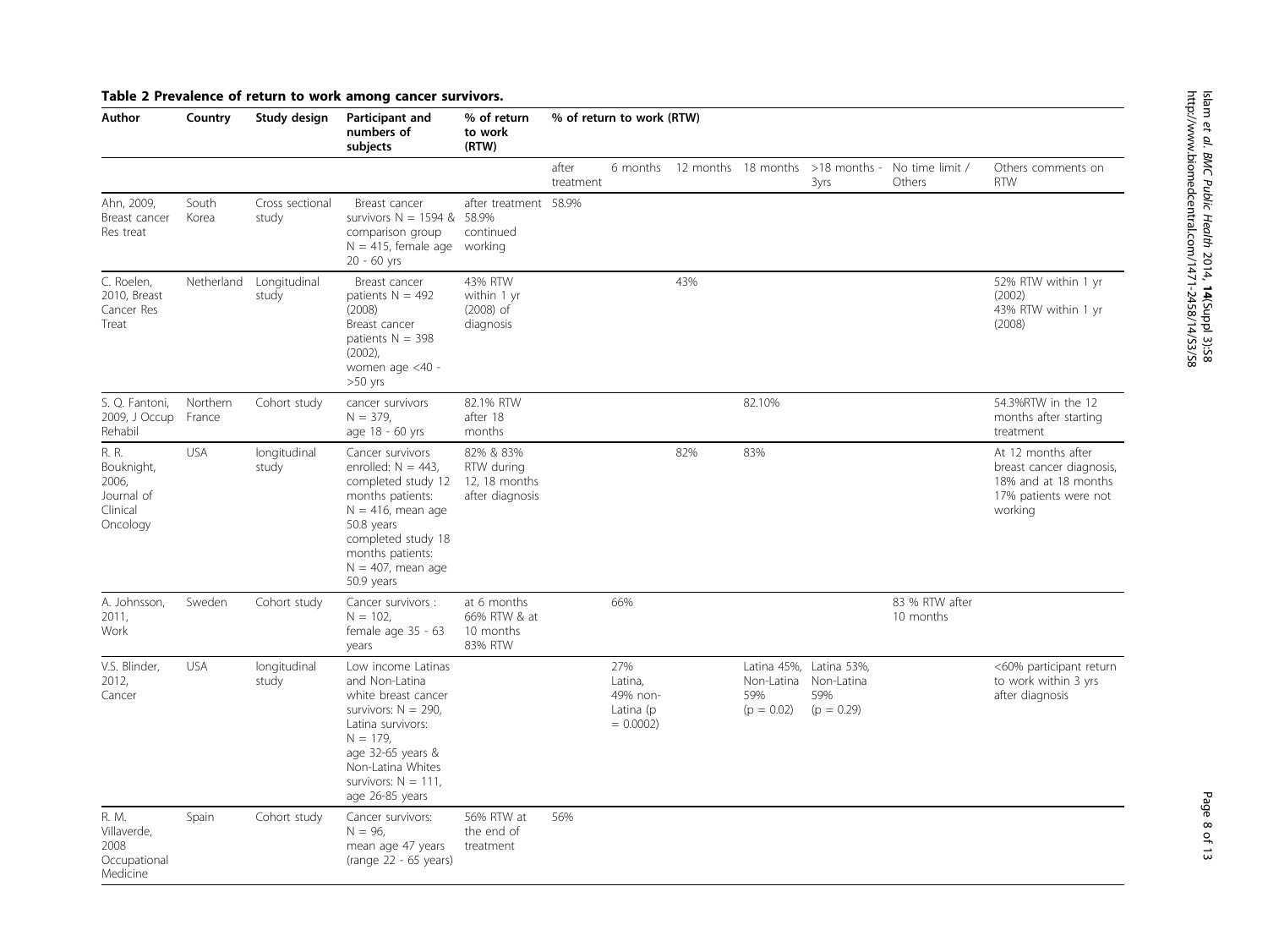| E.Hedayati,<br>2012<br>Scandinavian<br>Journal of<br>Caring<br>Science     | Sweden     | Cohort study                  | Cancer survivors:<br>$N = 44.$<br>women age 40 - 64<br>years                                                              | 66% RTW 8<br>months after<br>diagnosis &91<br>% RTW after<br>18 months              |     |     | 91% |                                                                                                                |                                                                                                                                                                      |
|----------------------------------------------------------------------------|------------|-------------------------------|---------------------------------------------------------------------------------------------------------------------------|-------------------------------------------------------------------------------------|-----|-----|-----|----------------------------------------------------------------------------------------------------------------|----------------------------------------------------------------------------------------------------------------------------------------------------------------------|
| B. Hauglann,<br>2012,<br>J Cancer<br>Surviv                                | Norway     | cohort                        | Breast cancer case: N<br>$= 1548$ and<br>cancer free controls : period 82%<br>$N = 1548.$<br>age $<$ 50 - $\geq$ 50 years | At the end of<br>observation<br>nondisabled<br>patients RTW<br>(no time limit)      |     |     |     | At the end of<br>observation<br>period 82%<br>nondisabled<br>breast cancer<br>survivors RTW (no<br>time limit) | At the end of<br>observation period (9<br>yrs), employment rates<br>were higher in non-<br>disabled pts than non<br>disabled controls(82% vs.<br>77%,<br>$p = 0.008$ |
| E. Maunsell,<br>2004,<br>journal of the<br>National<br>Cancer<br>Institute | Canada     | retrospective<br>cohort study | Breast cancer<br>survivors: $N = 646$<br>comparison group:<br>$N = 890,$<br>age 18-59 years                               | 79% of cancer<br>survivors<br>working 3 yrs<br>later                                |     |     |     | 79% of cancer<br>survivors working<br>3 yrs later                                                              | After 3 yrs more breast<br>cancer survivors (21%)<br>than women in<br>comparison group (15%)<br>were unemployed                                                      |
| S.<br>Lillehorn, 2012,<br>Scandinavian<br>Journal of<br>Caring<br>Sciences | Sweden     | longitudinal<br>study         | Breast cancer<br>survivors: $N = 56$ ,<br>mean age 49 years<br>(range 31-60 years)                                        | 29% after 6<br>months, 55%<br>RTW after 12<br>months and at<br>18 months<br>57% RTW | 29% | 55% | 57% |                                                                                                                | Including part time job<br>77% women RTW 12<br>months after diagnosis                                                                                                |
| M.J. Hassett,<br>2009,<br>cancer                                           | <b>USA</b> | cohort study                  | Cancer survivors<br>with employed<br>health<br>insurance: $N = 3233$ .<br>age 44-63 years                                 | 93% women<br>were still<br>working 12<br>months later                               |     | 93% |     |                                                                                                                |                                                                                                                                                                      |
| A. Johnsson,<br>2009,<br>Acta<br>Oncologica                                | Sweden     | cohort study                  | Breast cancer<br>survivors: $N = 102$ ,<br>age 35 - 63 years                                                              | 59% women<br><b>RTW 10</b><br>months after<br>surgery                               |     |     |     | 59% women RTW<br>10 months after<br>surgery                                                                    |                                                                                                                                                                      |
| M. Drolet,<br>2005<br><b>CMAJ</b>                                          | Canada     | retrospective<br>cohort study | Breast cancer<br>survivors $N = 646$ &<br>comparison group:<br>$N = 890$ ,<br>female age range 18<br>- 59 years           |                                                                                     |     |     |     |                                                                                                                | 85% of breast cancer<br>survivors were absent 4<br>wks or more from work<br>1 yr after diagnosis                                                                     |
| M. Drolet,<br>2005<br>Journal of<br>clinical<br>Oncology                   | Canada     | retrospective<br>cohort study | Breast cancer<br>survivors $N = 646$ &<br>comparison group:<br>$N = 890.$<br>female age range 18<br>- 59 years            |                                                                                     |     |     |     |                                                                                                                | 21% of breast cancer<br>survivors were not<br>working 3 yrs after<br>diagnosis                                                                                       |
| F. Balak, 2008,<br>J occup<br>Rehabil                                      | Netherland | cohort study                  | Patients with early<br>stage breast cancer:<br>$N = 72$ ,<br>mean age 49.2 years<br>(18-65 years)                         |                                                                                     |     |     |     |                                                                                                                | 35% were absent longer<br>than 1 yr and 4 patients<br>did not returned to work<br>within 2yrs after diagnosis                                                        |

# Table 2 Prevalence of return to work among cancer survivors. (Continued)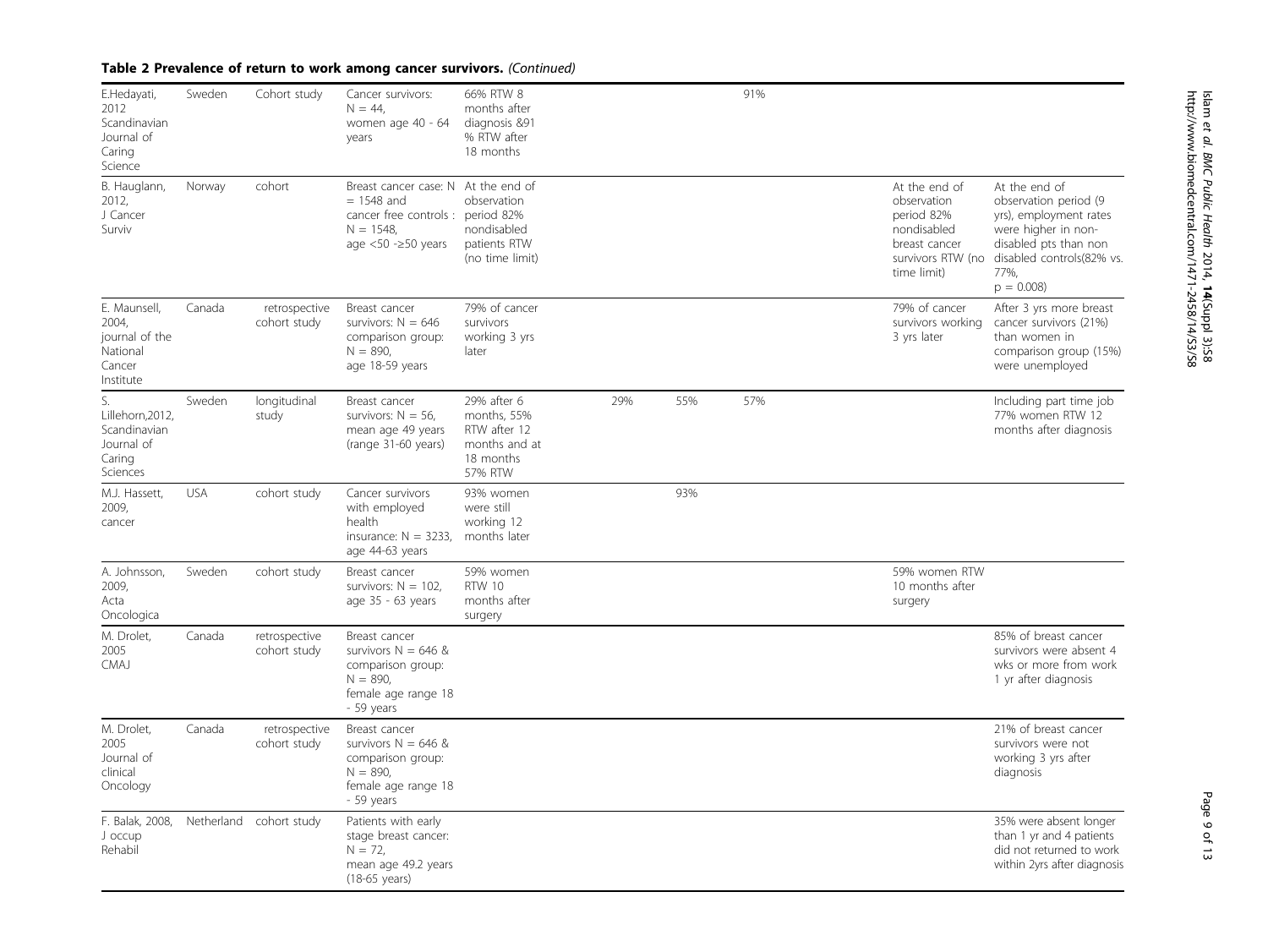The background characteristics (study design, sample, factors associated with return to work related to facilitators or barriers of return to work, etc.) that are identified in these articles are shown in Table [1.](#page-3-0) Out of the 26 studies, seven are qualitative studies and 19 are quantitative studies. Among the quantitative studies; 11 are cohort, four longitudinal, three cross-sectional and one randomised trial study. Out of the 26 articles, 16 studies are from the Europe continent [[3](#page-12-0),[6,8,10,13](#page-12-0)-[15,17,18,21-24,26,29,32](#page-12-0)], eight studies are from the North America continent (USA and Canada) [\[9,16,19,20,25,27,28,31\]](#page-12-0), and only two studies are from the Asia continent [\[2,30](#page-12-0)].

# Factors associated with return to work Socio-demographic factors

Among the socio-demographic factors, survivor's age, education, marital status, number of children, ethnicity, household income and existence of relationship with surrounding people are important contributors that have relation to RTW. Younger age [\[28\]](#page-12-0), higher education, marital status-single, high-income [[14,19\]](#page-12-0), positive social support from friends and family increase the likelihood of return to work [\[8,16](#page-12-0),[18,27](#page-12-0)]. Breast cancer survivors, who are single, divorced or widowed preferred to return to their work [[8](#page-12-0),[30\]](#page-12-0). However, financial insecurity may also be the reason behind this.

Older [[8,19,28\]](#page-12-0) and married survivors [[30\]](#page-12-0) are less likely return to their work after the completion of their treatment. Marriage was a negative predictor of employment among Korean women as they were not the principal earners [\[30](#page-12-0)]. Lower educational level [\[8,30\]](#page-12-0), low household income [[13,19](#page-12-0),[27,30](#page-12-0)], overprotective family, poor social support [\[2,17\]](#page-12-0) are considered as the barriers for return to work among cancer survivors. Education level had a relation with the type of job, for example, low educated patients were more likely to work as manual workers and, therefore, engaged in heavy lifting jobs and experienced fatigues [\[27](#page-12-0)]. Low household income may be both a cause or result of unemployment [\[30\]](#page-12-0).

However Ahn et al. [[30\]](#page-12-0), described that the Korean women aged 40 years and above compared to those aged lesser than 40 years old more likely kept their respective jobs after treatment. Some of the selected articles have found age [[9](#page-12-0),[21](#page-12-0),[24,26,32\]](#page-12-0), marital status [[21](#page-12-0),[26](#page-12-0),[32\]](#page-12-0), educational level and underage children [[21,26\]](#page-12-0) as factors that have no relation to survivors who RTW. Besides, different ethnicities have different impacts on cancer survivors [\[2](#page-12-0),[16\]](#page-12-0). For example, Non-Latina White survivors have more family history of breast cancer and this background has helped them to accept the notion of being diagnosed with breast cancer compared to the Latina group for example, who is more afraid of death. Similarly, the African-Caribbean and Malay group ethnics receive better support from their

Page 10 of 13

friends and family, which then positively affects their decision-making. Acceptance of cancer is also common among the Chinese ethnicity.

#### Disease related factors

The disease related factors include stage of cancer, physical fitness level, exhaustion, fatigue, tiredness, pain and multiple co-morbidities, among others. Early stage breast cancer and good self-rated health are important facilitators for RTW [[26,28\]](#page-12-0). Fatigue and exhaustion were the most frequent problems reported by cancer survivors [[2,6,13,24,30](#page-12-0),[31](#page-12-0)]. As such, fatigue is one of the most important factors that prevent cancer survivors to rejoin the workforce or reduce their capability to work. Furthermore, fatigue is also seen to affect patients psychologically. Advanced disease stage, new cancer episodes, tiredness, pain, other associated co-morbidities are other prevalent barriers of re-employment [[2,8,14](#page-12-0),[30](#page-12-0),[32](#page-12-0)].

#### Treatment related factors

Treatment related factors refer to methods of treatment which survivors had gone through such as surgery and adjuvant therapies like chemotherapy, radiotherapy and hormonal therapy. A few studies have found that patients who received other adjuvant therapies except chemotherapy [\[23\]](#page-12-0) or patients who did not receive any adjuvant therapy [[24](#page-12-0)], return to work earlier.

Chemotherapy was found to be a major barrier in most of the quantitative studies [[6,8,20,21](#page-12-0),[23](#page-12-0)-[27,32](#page-12-0)] due to its side effects like nausea and vomiting [[39\]](#page-12-0). Even after completing treatment, several side effects of chemotherapy such as depression, fatigue and cognitive dysfunction were said to persist and contribute to the work inability [[21](#page-12-0)]. In addition to chemotherapy, extensive surgery such as mastectomy and axillary node dissection, irradiation to breast or chest wall, and regional nodes, hormone and radiotherapy were also found to be important barriers to RTW [[8,21,26,30](#page-12-0)] as both surgery and radiotherapy to the regional nodes cause arm morbidity. And as a result, arm morbidity after breast cancer treatment reduces work capability and also causes psychological problem [\[32,40\]](#page-12-0).

However, only few studies have found that chemotherapy and radiotherapy do not have an effect on RTW [[19,25,28](#page-12-0)].

#### Psychological factors

There are several psychological factors which influence patients' decision making on RTW. Higher life satisfaction as a whole (satisfaction with vocational situation, somatic health and psychological health), willingness or self-motivation, normalcy and acceptance to maintain a normal environment at work, are some of such important factors.

Changes in emotional states such as depression, worry, frustration, fear of potential environmental hazards, and feeling guilty are potential barriers that influence survivors' decision making to RTW [[2,8,14-17,31](#page-12-0)]. Physical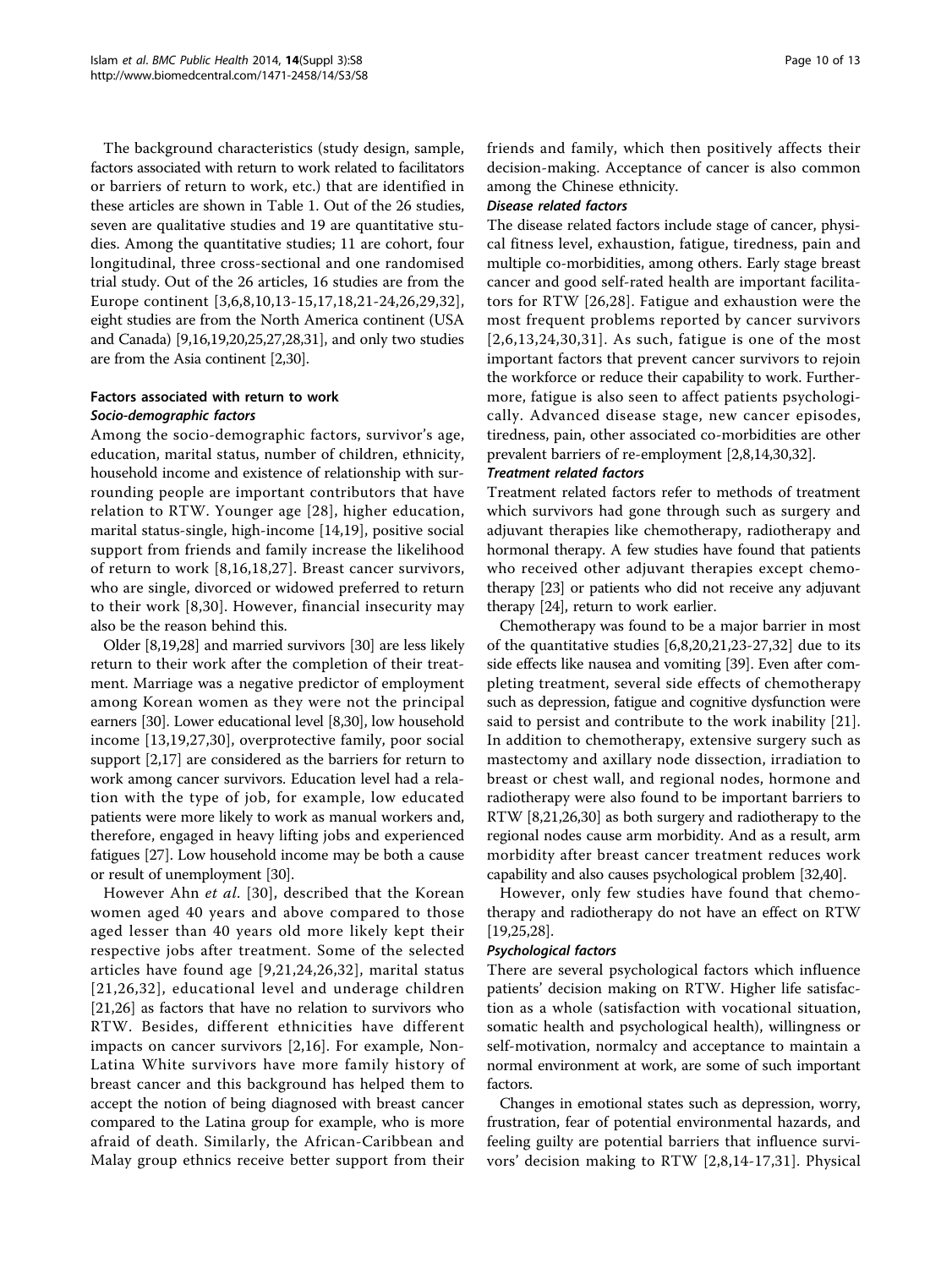appearance, privacy, poor social support in the workplace, and job discrimination, are factors associated with survivor's psychological ill health [\[2,17](#page-12-0)].

#### Work related factors

There are several work related factors, such as type of jobs (e.g. manual vs. desk job, stressful vs. non-stressful job), job facility, flexibility, support from colleagues and employers as well as perception of job importance by breast cancer survivors that motivate them to RTW. Almost all the articles have identified that positive and active support from employers and colleagues are the key facilitators to RTW [[2,8,13](#page-12-0),[14](#page-12-0),[16](#page-12-0)-[18](#page-12-0),[20](#page-12-0),[22](#page-12-0),[26](#page-12-0),[28\]](#page-12-0). Survivors who returned to work after treatment look forward to a flexible working schedule, less manual job and job security while they too have equal rights of a healthy worker. Clearly, these supports can be provided in different ways. For example, employers made changes to work schedules, thus making it easier for women to have their cancer treatment and additional arrangements to ease the workload [\[17](#page-12-0),[18\]](#page-12-0). Health insurance coverage provided by employers also plays an important role in RTW. According to Hasset et al. [[25\]](#page-12-0), 93% of insured women return to their work within 12 months after diagnosis in the USA. Interestingly, the USA does not provide free healthcare for its citizen unlike the UK and Canada. As such, most people in the USA rely on private healthcare institutions, thus, the fear of losing health insurance can significantly influence RTW after cancer treatment [[30\]](#page-12-0). It is also found that, among the Canadian breast cancer survivors, women who belong to an employee union are more likely to be absent for some period than women who do not belong to a union [\[9,20\]](#page-12-0).

Manual work, stressful job, lack of support from colleagues, employers and/or occupational physician, reduced working hours, decreased wages were factors identified that discourage survivors to re-enter their jobs [[2,6,8,9,13-16,18,26-28,30\]](#page-12-0). Among these factors high job demand and negative or lack of support from the colleagues and employer emerge as primary barriers for survivors. On the other hand, national health insurance system [\[30](#page-12-0)] and early or longer disability pension [\[3,29](#page-12-0)] were found to delay or reduce RTW. One such example includes the Dutch disability policy that was amended in 2004, a distinct decline was noticed in RTW among breast cancer survivors [[29](#page-12-0)] as a result of granted absence compensation for a period of two years instead of one year for sick people.

#### Prevalence of return to work

Table [2](#page-7-0) describes the detailed information of prevalence of RTW among breast cancer survivors. Out of the 19 quantitative papers, 13 papers revealed information on percentage of survivors who RTW and 3 papers showed the percentage who were absent from their work.

Different studies have elaborated different timing and percentage of survivors who return to their work. The prevalence of the RTW varies from 43% to 93% within one year of diagnosis. The prevalence of the RTW for Netherland is the lowest in the world (i.e.; after diagnosis 43% RTW). The USA survivors showed the highest RTW (93%) within twelve months of the diagnosis. There is wide range of time of RTW among cancer survivors, from six months to no specific time limit. The prevalence of the RTW for the low-income Latina in the USA was the lowest with 27% returning to work at six months [[27\]](#page-12-0). Even after three years of diagnosis, only 53% of lowincome Latina and 59% of Non-Latina White survivors return to their work. Another study within the USA have found that survivors with health insurance coverage showed the highest RTW (93%) 12 months after diagnosis [[25](#page-12-0)]. Ethnicity, cancer stage during diagnosis, treatment, job type, income, insurance and quality of life were important drivers for this discrepancy in return to work [[16,25\]](#page-12-0). Income related disparities in regards to quality of life could also help explain the difference in employment outcomes between low-, middle- or high-income survivors. Employment covered health insurance system also play an important role, as fear of losing health insurance significantly influences the decision to resume employment after cancer treatment [[25](#page-12-0)].

#### **Discussion**

The objective of this literature review is to provide an overview on breast cancer survivorship issues namely those related to employment and work. After an extensive literature review, we have identified 26 articles that have analysed the frequency of employment and return to work, absenteeism from work, factors related to employment, i.e. facilitators and barriers of returning to work. The prevalence of RTW varies from 43% to 93% within one year of diagnosis. Without a time limitation of one year, prevalence of RTW was low at 27% (lowincome Latina ethnicity in the USA) to as high as 93% (among the USA cancer survivors with employment related health insurance). From this literature review, we have identified that white collar job, early tumour stage, self-motivation, normalcy and acceptance to maintain a normal life, support from the friends, family and workplace, employment related health insurance are the important factors that facilitate survivors' RTW. Conversely, low-income, on-going chemotherapy, fatigue and exhaustion psychological constrain, high job demand, poor support from the colleagues and employers are the potential barriers influencing cancer survivors not to resume their job.

Despite these challenges and barriers in RTW, our research noticed that a majority of cancer survivors do tend to return to their work in the long-run [[6,21,25,28](#page-12-0)].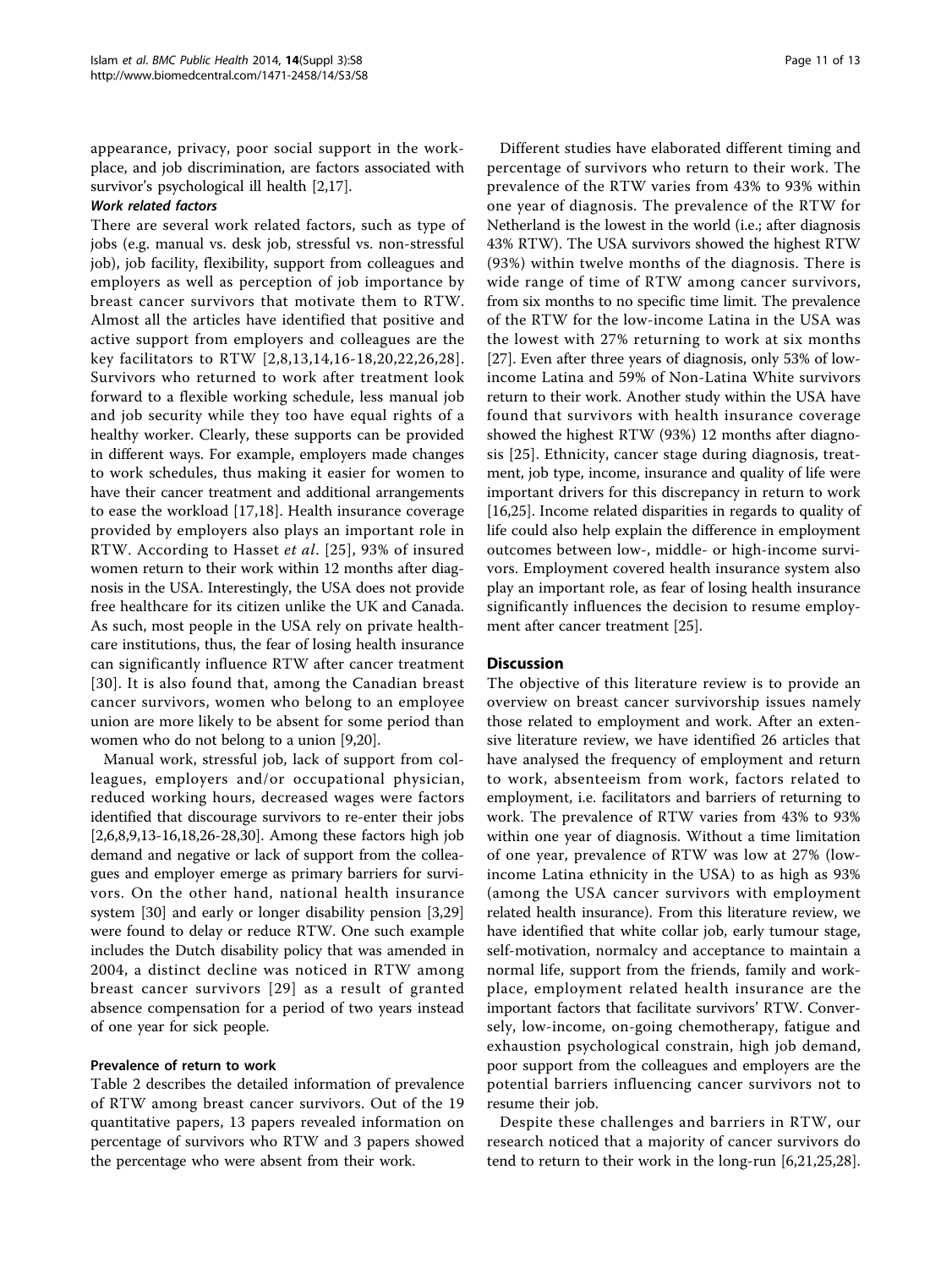<span id="page-11-0"></span>The notion of returning to the labour market is a sign of regained well-being and a reconnection to ordinary life. In fact, it is also seen as a positive step towards rehabilitation. However, it should be more cautious in some instances because survivors returning to work may be a reflection of lack of support, financial burden or fear of medical insecurity.

Cancer survivors return early if they have financial need for their treatment or family commitments. Health insurance system and benefits such as sick leave and disability pensions have great influence on survivors' RTW in both positive and negative way [[2,9,25,29,30\]](#page-12-0). Each country may face unique challenges in RTW since breast cancer survivors from different countries have different psychology and socio-cultural make-up. For example, a study in the USA revealed, Chinese women were found to continue working throughout the treatment period [[16\]](#page-12-0). This was attributed to better acceptance of cancer diagnosis amongst the Chinese group compared to the other ethnic groups such as the African, Filipino or Latina.

In the Asian countries, women tend to participate less actively in the workplace, become more committed to their families and are economically dependent on their significant others after marriage. A study in Malaysia [\[2](#page-12-0)] has found that, financial independence was mostly expressed among the Chinese ethnicity compared to Malay and Indian ethnics. Future studies should observe if the rate of RTW amongst Chinese women is higher compared to other races. Breast cancer survivors also tend to be younger in Asia than survivors in Western countries [[30](#page-12-0)]. Thus the rate and factors associated with RTW may differ in Asian countries as to Western countries. Thus, we also suggest that additional studies should be done among different ethnic breast cancer survivors in Asia and Asian immigrants in Western countries.

#### Strength

Our systemic review paper focused only on breast cancer and we have included both qualitative and quantitative papers. Qualitative articles focused on survivor's deep thoughts, psychological condition, feelings regarding work and these findings aided as we explored the perception of facilitator and barriers to RTW. Conversely quantitative studies, provided information on the prevalence of RTW and the factors that either supported or discouraged RTW, which increased the understanding and support towards a better environment of workplace for the breast cancer survivors. Most of the studies were moderate or high quality paper except for one paper. However, the paper was assessed by Jadad scoring and it has only two categories such as high or poor quality. There is no scoring for moderate quality paper.

#### Limitation

Although we systematically searched the literatures, the papers that met with inclusion criteria and quality assessment were from high-income countries except for one study from low- and middle-income countries. Hence, factors that affect RTW among the breast cancer survivors in low- and middle-income countries remain scarce. This calls for more research on the issue of RTW and its socio-economic impact to prepare for the increasing cancer burden in Asia and low and middle resource countries. There is also lack of studies from other continents such as Africa, Australia and South America and this again is a drawback to understand RTW issue globally. We also could not conduct metaanalysis as different quantitative studies defined the RTW in different ways especially for timing. Besides, the categorizations for employment were inconsistent among the papers, for example, full-time or part-time or a combination of the both.

#### Conclusion

Breast cancer survivors are more likely to continue working after the completion of their cancer treatment. Future research is needed to examine the prevalence of employment and factors that affect RTW among breast cancer survivors in low- and middle-income countries where these factors may be diverse and different. Increasing cancer burden in Asia warrants special attention as socio-cultural values, participation of female labour force, health insurance system, employment and law/environment varies to those of the Western countries. Besides, papers related to RTW should explicitly mention the "time" of RTW specifically as well as distinguish women who have a choice about RTW, and those who need to RTW out of any other option. We also believe that future meta-analysis, and studies from all over the world can further improve the understanding on the impact on RTW for the breast cancer survivors. Better knowledge on work related problem, cancer, and its treatments that induce physical, cognitive, psychological effect on survivors will help the related personnel to develop necessary interventions, and rehabilitation of the survivors. Consecutively, this effort can motivate and enhance the rate of RTW to a great extent.

#### Additional material

[Additional file 1:](http://www.biomedcentral.com/content/supplementary/1471-2458-14-S3-S8-S1.pdf) Summary of the Quality Assessment Tools

#### Competing interests

The authors declare that they have no competing interests.